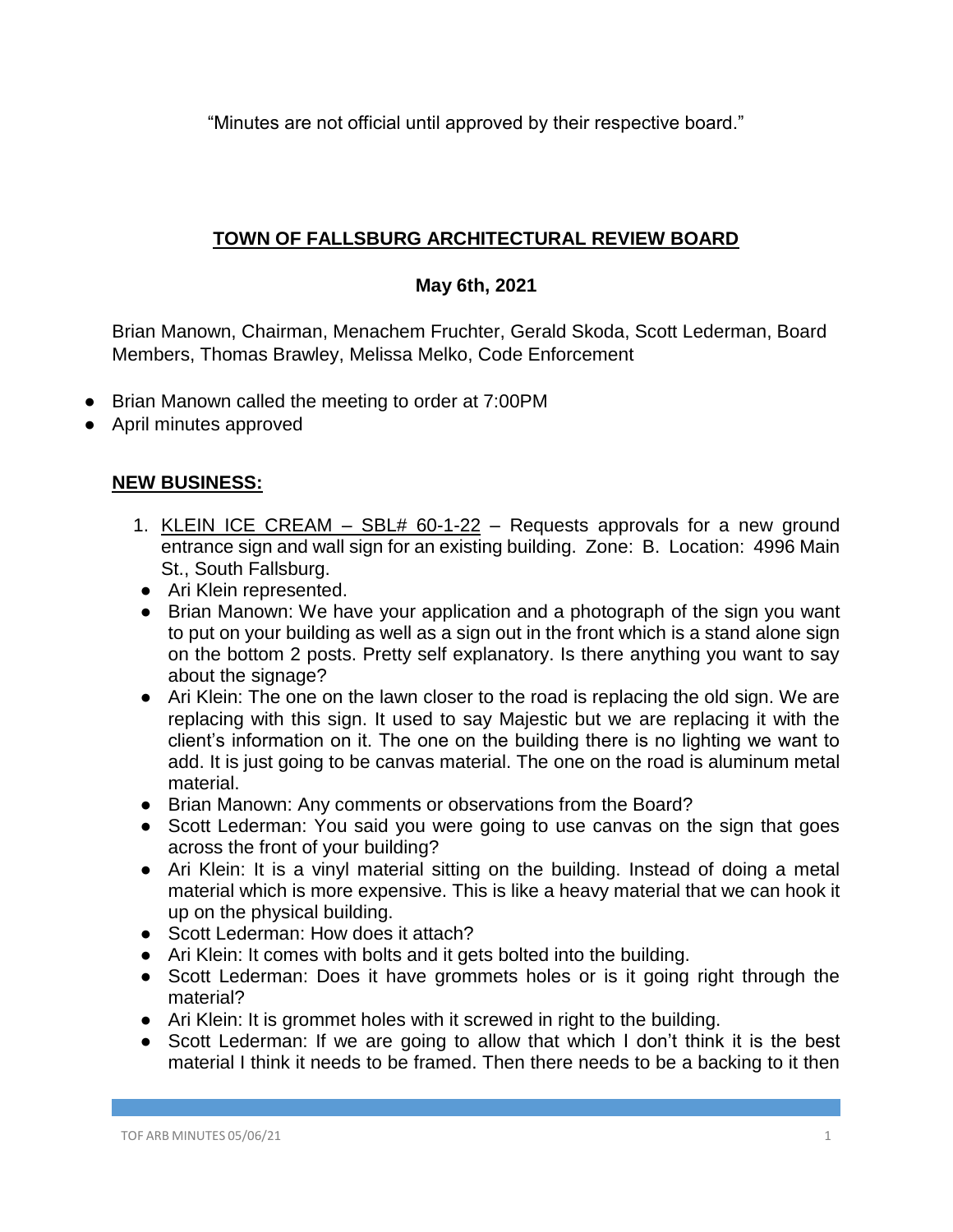it can be attached. That way it doesn't wrinkle or get blown from the wind in between the grommets. That way it is solidly on there.

- Ari Klein: We can do that.
- Scott Lederman: We have had other people and we have denied giving them that opportunity using that material. That is my recommendation so it does really stay on there.
- Ari Klein: That is a small minor thing. I can tell the signage guy that is what we want.
- Brian Manown: Are we talking simply a frame or something rigid behind the vinyl? Some continuous rigid material?
- Scott Lederman: I am talking about both. Assuming there has to be some backing or it is not going to maintain.
- Ari Klein: Is it better to put it on some kind of plastic material? We could go aluminum all the way and just screw that in.
- Scott Lederman: Plastic drop?
- Ari Klein: Not really a plastic but more of a softer plastic. Tougher. More like a softer material they can print on.
- Brian Manown: You mean instead of vinyl?
- Ari Klein: Correct. It is firm enough. I think we can print nice on it. We want it to last for a couple of years. I don't want it to look like a shot sign a few months later. We want to represent the company just as Fallsburg wants to represent the town.
- Brian Manown: So instead of a vinyl sign you would make it out of a rigid material.
- Ari Klein: Correct.
- Brian Manown: We will call it a rigid plastic material.
- Scott Lederman: My only concern with that is fading. I don't know if it would fade or not where it is. It looks like it is in the sun on this picture. This building is not facing the major street correct?
- Ari Klein: It is.
- Brian Manown: It is right on 42.
- Scott Lederman: What I am looking at with Klein's ice cream is right on the street?
- Brian Manown: The building is set back at least 100 to 150 feet from the highway itself. New York State Highway 42.
- Scott Lederman: I've past this building many times.
- Brian Manown: It is right past the blinking light where all the cars crash.
- George Sarvis: Right next to Rolling V.
- Scott Lederman: These items on the sign are actual renditions of the product you are selling?
- Ari Klein: Not really but it gives some images of ice cream. You're talking about the sign on the building correct?
- Scott Lederman: Correct.
- Ari Klein: It is part of the design. We have this on the trucks. We have this on the decals on the freezer.
- Scott Lederman: So it is a standard display of these different ice cream items?
- Ari Klein: Correct.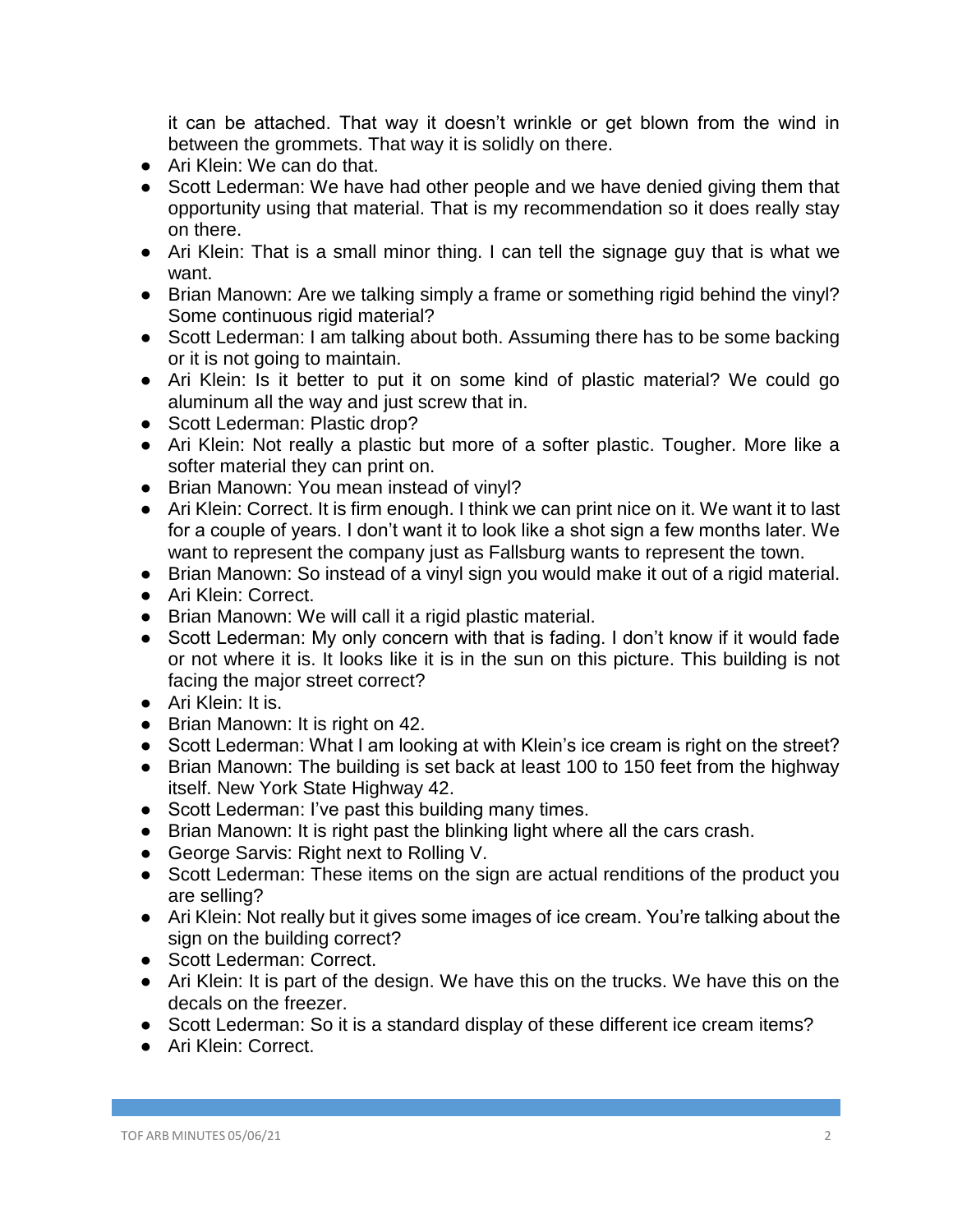- Scott Lederman: Are your trucks and everything the same color blue?
- Ari Klein: Almost the same color. It depends on the printer and how fine they are. They go by digital so it depends on how many pixels. They try to be the same.
- Scott Lederman: The Klein ice cream is in white letters?
- Ari Klein: The one on the road?
- Scott Lederman: On the building.
- Ari Klein: The Klein's Ice Cream is in white.
- Brian Manown: That's pretty clear from the image. I am okay with the sign on the law. I have a problem with the sign on the building. It is way too big. I am nearly certain that it exceeds the limit of 60 square feet of signage. I think the imagery you put on the sign makes it kind of a clutter. I'd rather not see all kinds of imagery. It looks very commercial. I think it zoned industrial but it is a small town. We have tried to preserve some quaintness about the town. It looks very commercial. That is one thing which I could let that go but it looks very busy. And like I said I am pretty certain it is larger than what is allowed.
- Scott Lederman: It is 3 feet by 54 inches right?
- Ari Klein: That's the one on the road.
- Brian Manown: If we say the sign on the building includes all the imagery. It is literally the width of the entrance of the building. That has to be at least 30 feet wide. That is 90 square feet at least. Off the cuff.
- Ari Klein: If we change it to more of a solid background that it would match with the side of the road. Should we go smaller?
- Brian Manown: It is not up to me. It is in the town code. You are not allowed to exceed 60 square feet. I would like to see something smaller. If it could be 15 wide and 3 feet high. That would be 45 square feet. That would still present quite a large sign. I know you're quite a ways off the highway but it is still big. You have the sign out at the road and with the size of your lettering I think it would be fine. I think people would see it.
- Ari Klein: Alright we can cut it down.
- Scott Lederman: I have a question. Are you selling ice cream out of the store or is it just a distribution center?
- Ari Klein: It is offices and distribution only.
- Scott Lederman: So you're not serving the public out of this building?
- Ari Klein: Correct.
- Scott Lederman: Then I agree. It isn't like you're trying to attract customers to the building to get ice cream. I agree it is too long and too busy. I am just curious. Maybe if the sign was in between the 2 doors and you shortened it. It is 2 door correct?
- Ari Klein: Correct.
- Scott Lederman: Obviously you're going to be using those doors. The idea of shortening it so it is still an essential piece of the building.
- Ari Klein: If it has to be 15 feet we will go 15 feet. One of the things for the busy sign as the way it looks it is only because my design is like that. If it has to be smaller we will make it smaller.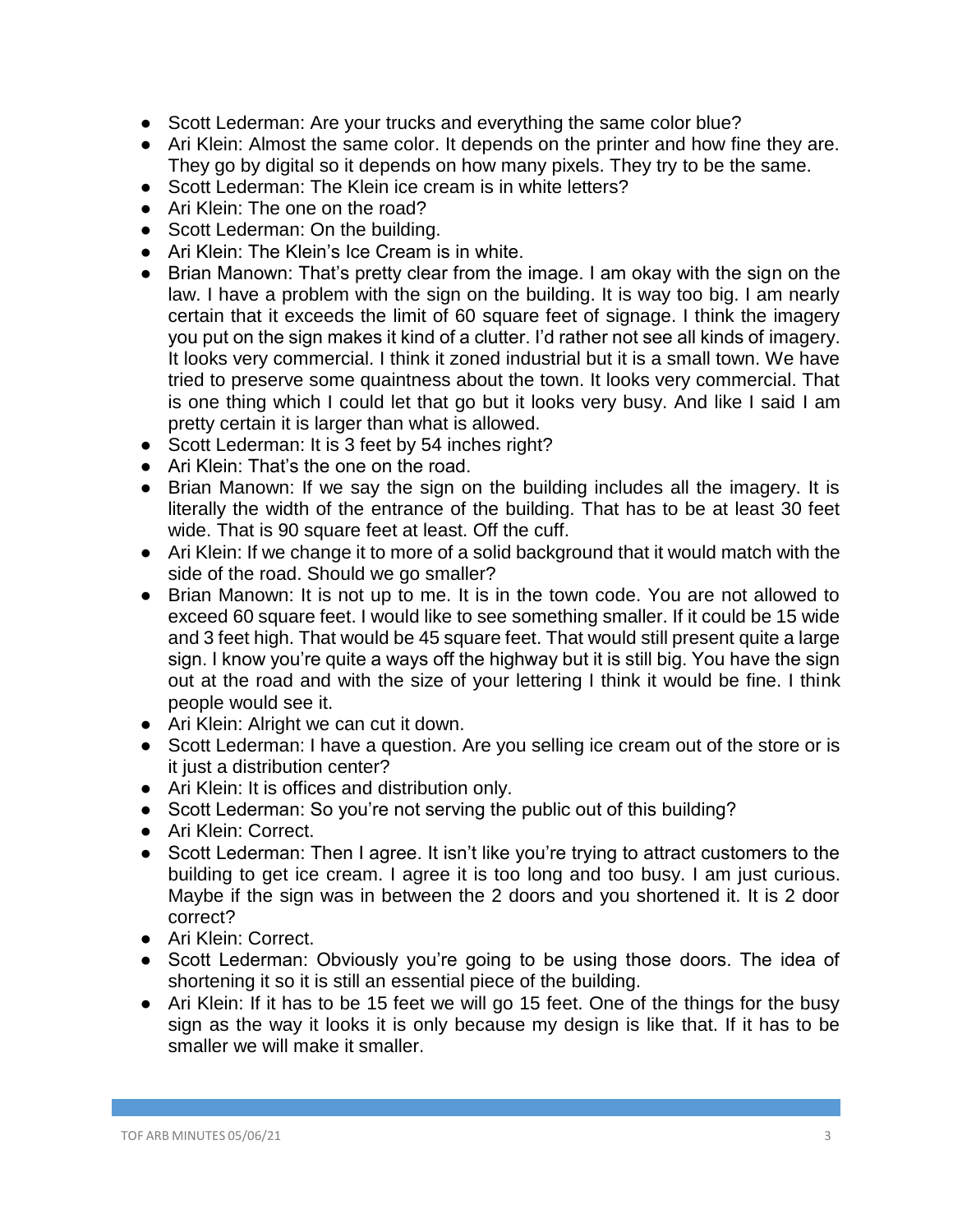- Scott Lederman: You said before your trucks have the same logo with the same ice cream pieces?
- Ari Klein: Correct.
- Scott Lederman: So bring it down to 2 ice creams
- Ari Klein: We'll have the graphic guy make something nice.
- Brian Manown: What we have arrived at is a 15 foot wide by 3 foot high sign with some imagery on it. Probably reduced in size. On a rigid plastic material backing and fastened to the building. The yard sign at the street I am fine with if everybody else is fine. Would I hear a motion to approve?
- Scott Lederman: I have an issue with the sign by the road. The fine looks fine but is it connected to piping? What is holding those signs up?
- Ari Klein: We are going to use the same structure. It is a 2 by 3 or 4 inches piece of metal. It is there for the last 50 years. We are just going to put it on the original sign. The whole frame will stay the same.
- Scott Lederman: I'd like to see the framing updated to make it more presentable especially it is going to be by the side of the road. You already have the squared out piece. We have had other companies put flowering around it or in the box itself. As well as doing more of a finish.
- Ari Klein: I think if I can get those 4 by 4 plastic fencing and frame it around it should sit nice. It would look very pretty. I could do that. Leave the structure but sleeve it into a plastic fencing material.
- Scott Lederman: That sounds great as long as that is solid and filled and you attach it appropriately. Is the second sign just hanging off the first sign?
- Ari Klein: There is another piece of metal coming across and that hangs on that.
- Brian Manown: How do we describe that? You are going to add pvc fence posts.
- Ari Klein: Yes. Like sleeve it in. Mount it all the way down to the ground and put a nice crown on top.
- Scott Lederman: If you do the cross one as well you can hang it off. Then it is separate and looks nicer.
- Ari Klein: I can have a gate guy send me a nice job. No issue.
- Brian Manown: Is there a motion to approve under all these conditions?
	- MOTION:
	- Menachem Fruchter motions for conditional approval. Scott Lederman seconds. All in favor.
- Menachem Fruchter: I know the Klein's will make beautiful signs for the town.
- Brian Manown: This signage is approved as a 15 by 3 foot sign for the building on a rigid backing made of some kind of rigid plastic material and with a rigid frame. The lawn sign will have something like a pvc fence post over the existing structure simply to upgrade and make it more presentable. With that you are approved and good luck.
- Ari Klein: Thank you everybody. We like to represent the town so we like to look as best as possible.
- 2. YEHUDA FINK  $-$  SBL# 22-2-22  $-$  Requests approvals for a new sign for a doctor's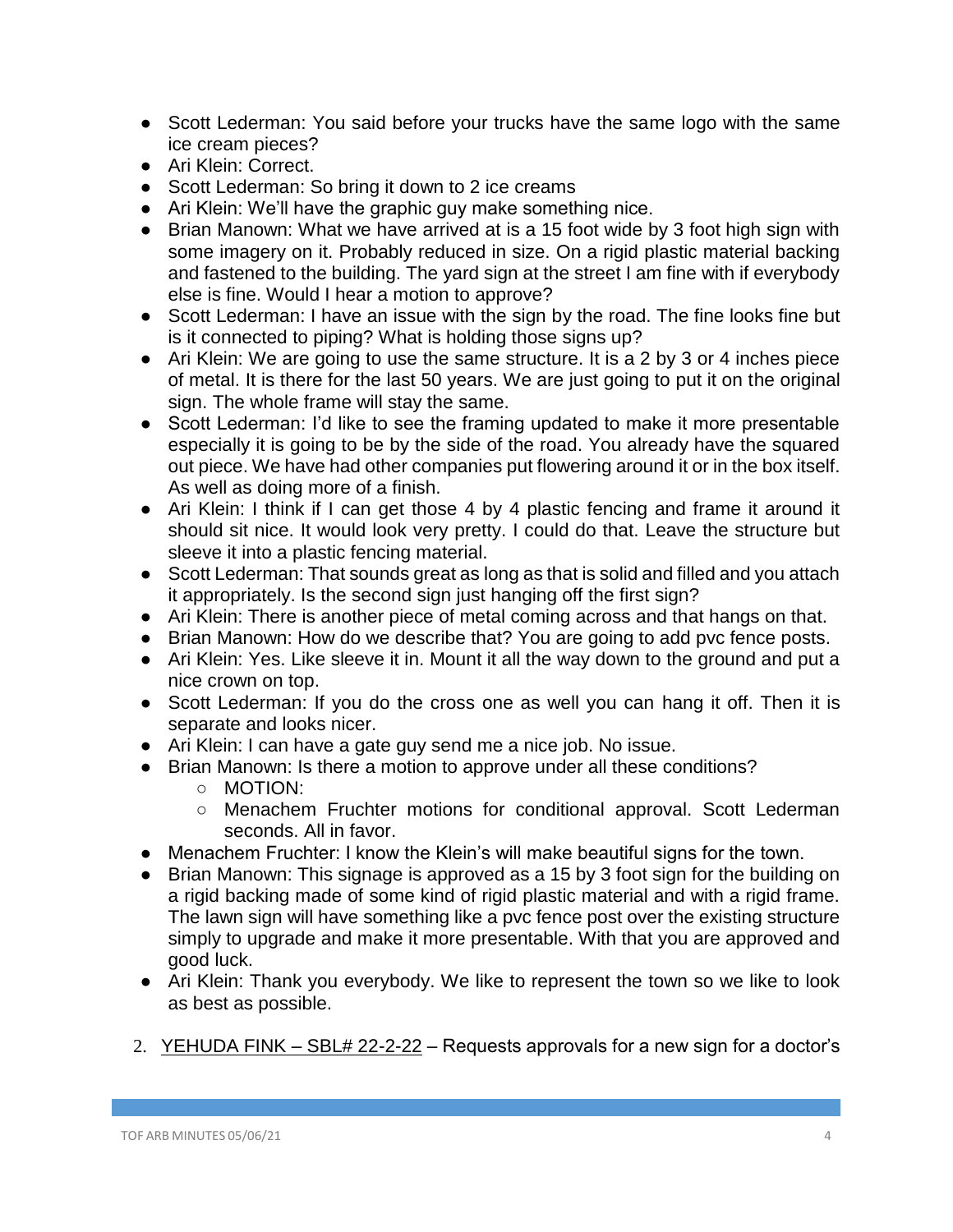office. Zone: MX. Location: 432 Route 52, Woodbourne.

- Yehuda Fink represented.
- Yehuda Fink: We would like to have the sign for people to know where to go. The signage is going to be done by a company doing it with aluminum and acrylic.
- Scott Lederman: You're saying this sign is completely across the blue?
- Yehuda Fink: That blue you are showing me is the capping. There is peeling paint over there. It is capping to the outside awning. The sign is in the center.
- Brian Manown: It is like a fascia board that is being capped or covered? It is kind of like a renovation. You are covering up an existing material?
- Yehuda Fink: Correct. There is peeling paint I want to covered. The cap will match. It gives it a nicer look to the entrance way.
- Brian Manown: The sign itself is what we see in the computer generated image over a photograph of the building. The application says it is 16 feet wide and 6 feet tall. That is 96 square feet so you are 36 square feet over the maximum. Again we have it larger than what the town allows and as you may have heard. We are not always looking to maximize the size of the signs. We like the size to be a scale that commensurates with the hamlet itself. It doesn't have to be a highway sign or a billboard. I would encourage the members of the Board to make any other recommendations or express their own opinions about the size of the sign. Other than it is larger than it is allowed.
- Yehuda Fink: I guess we should downgrade that to 15 by 4. 4 feet high and 15 wide. That would be 60.
- Brian Manown: Yes.
- Yehuda Fink: We could make it 15 by 4. That would help out. It does have a very large fronage. It doesn't take up the space of the entire building.
- Brian Manown: So we are heading in the right direction. Any other comments?
- Scott Lederman: So the sign which includes the walkin urgent care. That is all one material from the lettering up here all the way down?
- Yehuda Fink: Correct.
- Scott Lederman: Because it will be smaller you are going to use more materials
- Yehuda Fink: Correct. I will bring the size from the height down from 6 to 4 and the height from 16 to 15.
- Scott Lederman: Is this a logo or an emblem you use?
- Yehuda Fink: That is the logo.
- Scott Lederman: Okay.
- Menachem Fruchter: Any lighting?
- Yehuda Fink: The white part will be lit up inside.
- Brian Manown: Backlit from behind?
- Yehuda Fink: Yes.
- Brian Manown: So the whole sign itself is like a lightbulb.
- Yehuda Fink: Correct.
- Brian Manown: I don't think that is allowed. George? I am not sure the sign code allows a backlit sign on a building in the hamlet which is referred to as main street. Anything?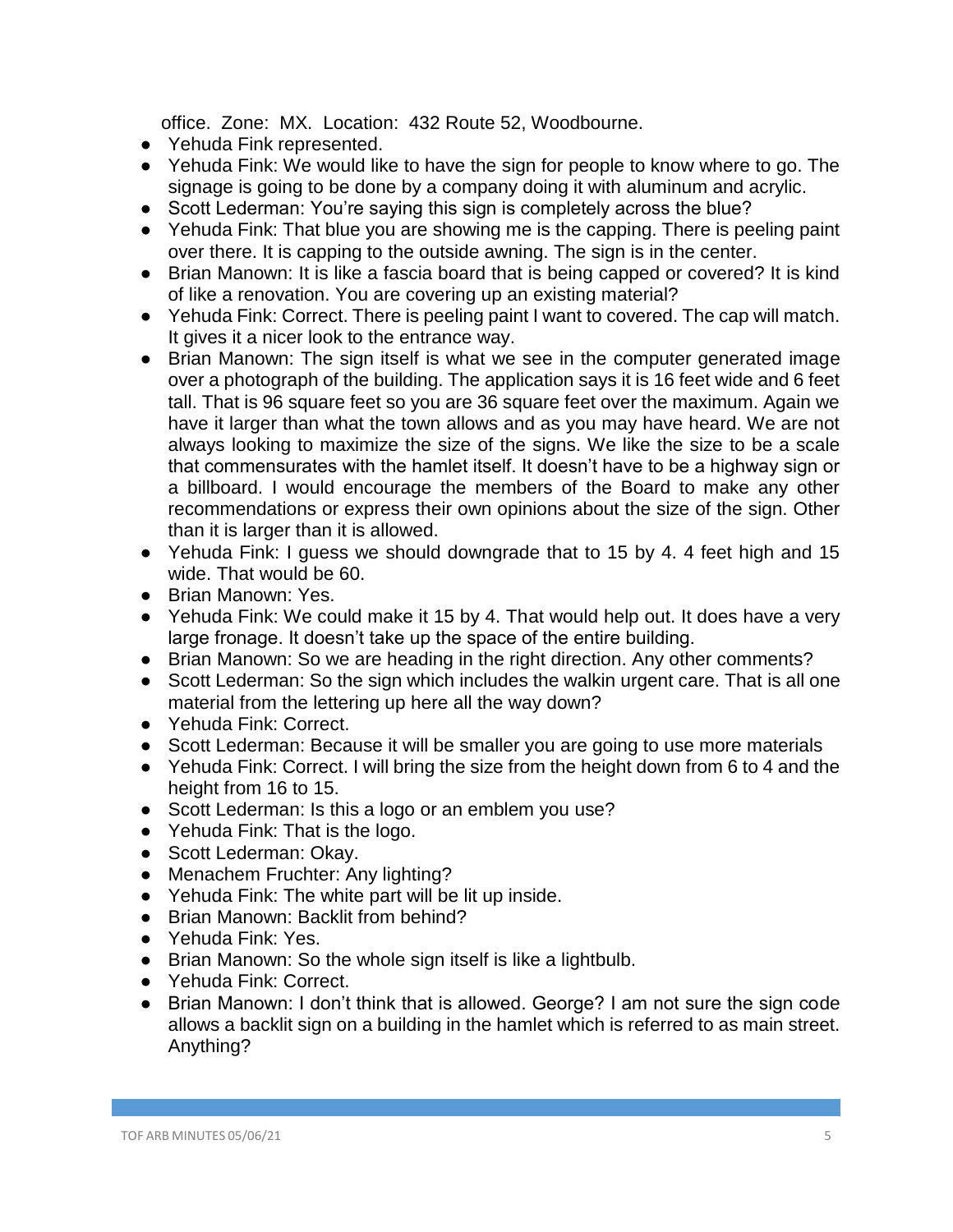- George Sarvis: I am looking. It won't be flashing right?
- Yehuda Fink: No.
- Brian Manown: I do recall this came up with the Brothers Two signage. Now that I think about it that was allowed.
- Scott Lederman: It is flashing signage that is not allowed.
- Brian Manown: I may be thinking of the old architectural guidelines. We've never done anything but ignore those much to my consternation. We will let sleeping dogs lay.
- George Sarvis: Under construction standards for signs it says illumination. Signs may be illuminated by a steady light provided that the lighting does not illuminate adjacent buildings. Illumination is permitted. I think it is safe to say it won't be illuminating the adjacent properties because they are across the street and set back as far this existing building.
- Brian Manown: I am almost certain what I am thinking of the old architectural guidelines and we don't use those anymore apparently. Any other questions or issues with the sign? Shall we entertain a motion to go forward?
- Scott Lederman: Is both the white and blue part illuminated? You have the white is your name and then walk in urgent care. Is that part of the illumination?
- Yehuda Fink: Yes.
- Brian Manown: I think it is fairly obvious that this is not a good representation of what you want to put on the building. I would have never guessed this was going to be illuminated from behind. I forget what they call that. There is a term for that kind of signage. Scott do you have a particular concern about that?
- Scott Lederman: My concern about the in box lighting of that sign especially with the white that is going to be really bright. If I am not mistaken there is already a streetlight there. My concern is that depending how bright it is, I understand you want it visible, but at the same time this is the town of Woodbourne and not a mall. This would be acceptable in a mall situation. That is not going to be the case. Unless somehow the illumination can be lower I don't know how to make that recommendation. I would like to find out how much illumination we are talking about.
- Yehuda Fink: I can have the options where just the letters are lit up. It won't be that strong to the street. It would bring out the signage for what it is. Then the strength of the light won't go to the street.
- Scott Lederman: That would be great if that can be accomplished. It would still be visible. I like that idea if that is something can be done. Are you going to put some flowers?
- Yehuda Fink: I would like to do flowers. I would like to make it look nice. I am looking at having it be nice.
- Scott Lederman: All year round?
- Yehuda Fink: We don't know yet.
- Sign Maker: The plan was not to make the whole white background lit up. Only the letters. Only the wording. The top and the bottom. The lights are from the inside so it is called pushed through. It is not high voltage it is all LED low voltage.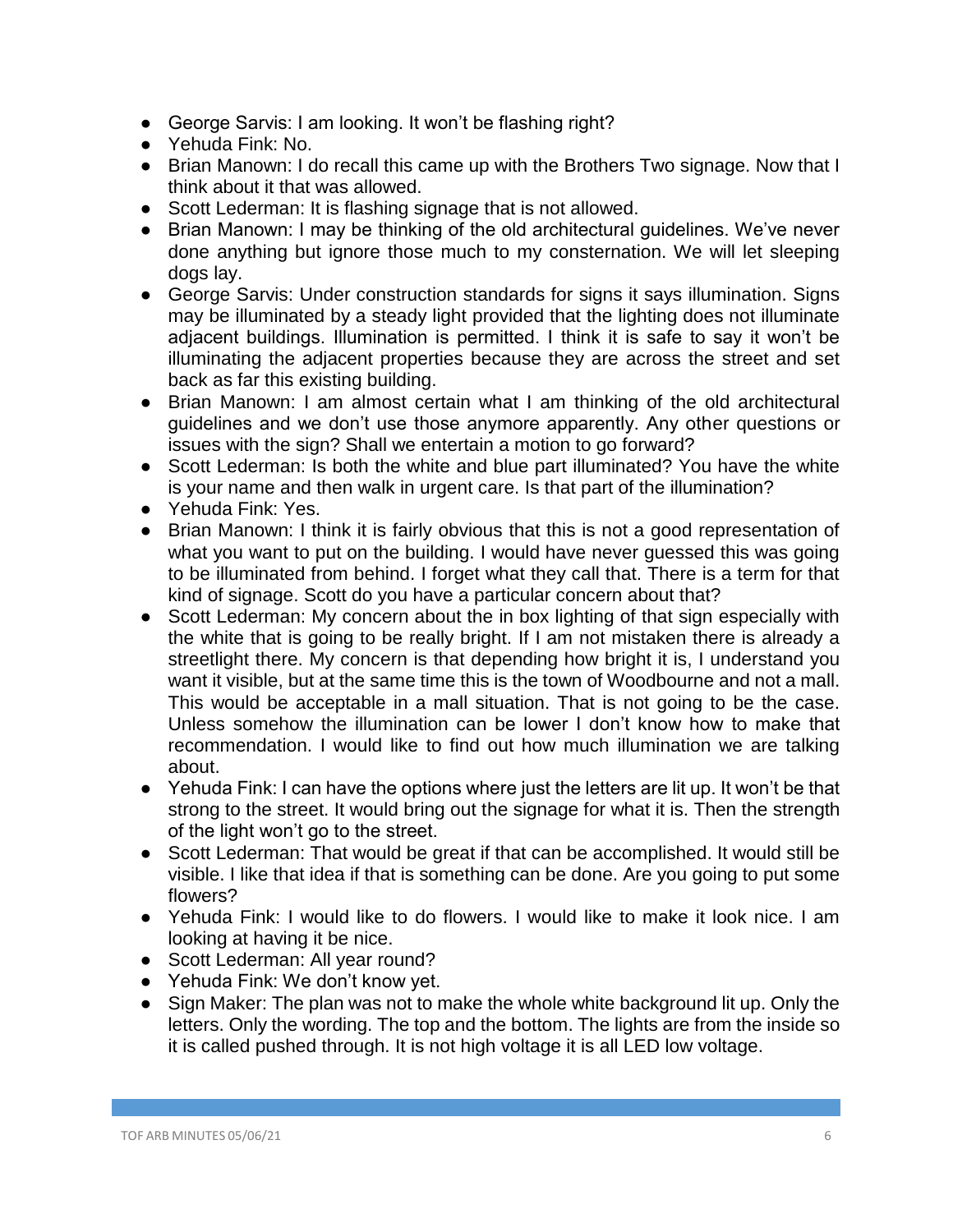- Brian Manown: Thank you for that clarification.
- Menachem Fruchter: I make a motion to accept the sign and the shrink to make it smaller just with the letters lit up.
	- MOTION:
	- Menachem Fruchter motions for conditional approval. Scott Lederman seconds. All in favor.
- Brian Manown: So under those conditions the smaller sign at 15 feet by 4 and the push through letters being illuminated in the colors shown you have the approval and good luck.
- Yehuda Fink: I have one more question. When I brought it into the Building Department today they emailed the board members regarding putting a sign on the side of the building where the parking is. Have the board members received that?
- Brian Manown: I did not.
- Yehuda Fink: There is a question about putting on a banner or aluminum sign on the side of the building. We are going to have a few parking spots over there. We would like to put on a sign of 8 feet by 7 feet on the wall stating first that the entrance is on the street and that there is parking there.
- Brian Manown: I am going to have to intervene here. We have other applicants waiting to be heard tonight and since we didn't receive anything I think I would like to table this. There is an issue that the signage is only allowed on a public street. I guess to some extent it is public parking lot right?
- Yehuda Fink: It is a private parking lot.
- Menachem Fruchter: He has to get a new application.
- Brian Manown: Yes we would need to see an application and the sign itself.
- 3. THE CENTER FOR DISCOVERY SBL# 35-5-14.1 Requests approvals for 4 new signs on an existing building. Zone: MX. Location: 202 Main St., Hurleyville.
- David Fanslau represented.
- Menachem Fruchter: I must run to the synagogue. Being that everytime David has been before us there wasn't anything he has shown us that wasn't beautifully done. Can you both review everything he has and either I can comment or read the minutes to give my final vote?
- Brian Manown: I think that is fine with me. You'll give a final vote on these then.
- Menachem Fruchter: Any other clients I would not feel comfortable but David has been here and always done wonderful work.
- Brian Manown: I am fine with that. Scott do you have any insight? George do you have any issues?
- Scott Lederman: I remember the last time we tried to do that they weren't very happy with us.
- Brian Manown: What was the issue with the third person?
- Scott Lederman: We were conducting business without the quorum. The truth is we are not going to have a quorum. Even though we might want to do it in terms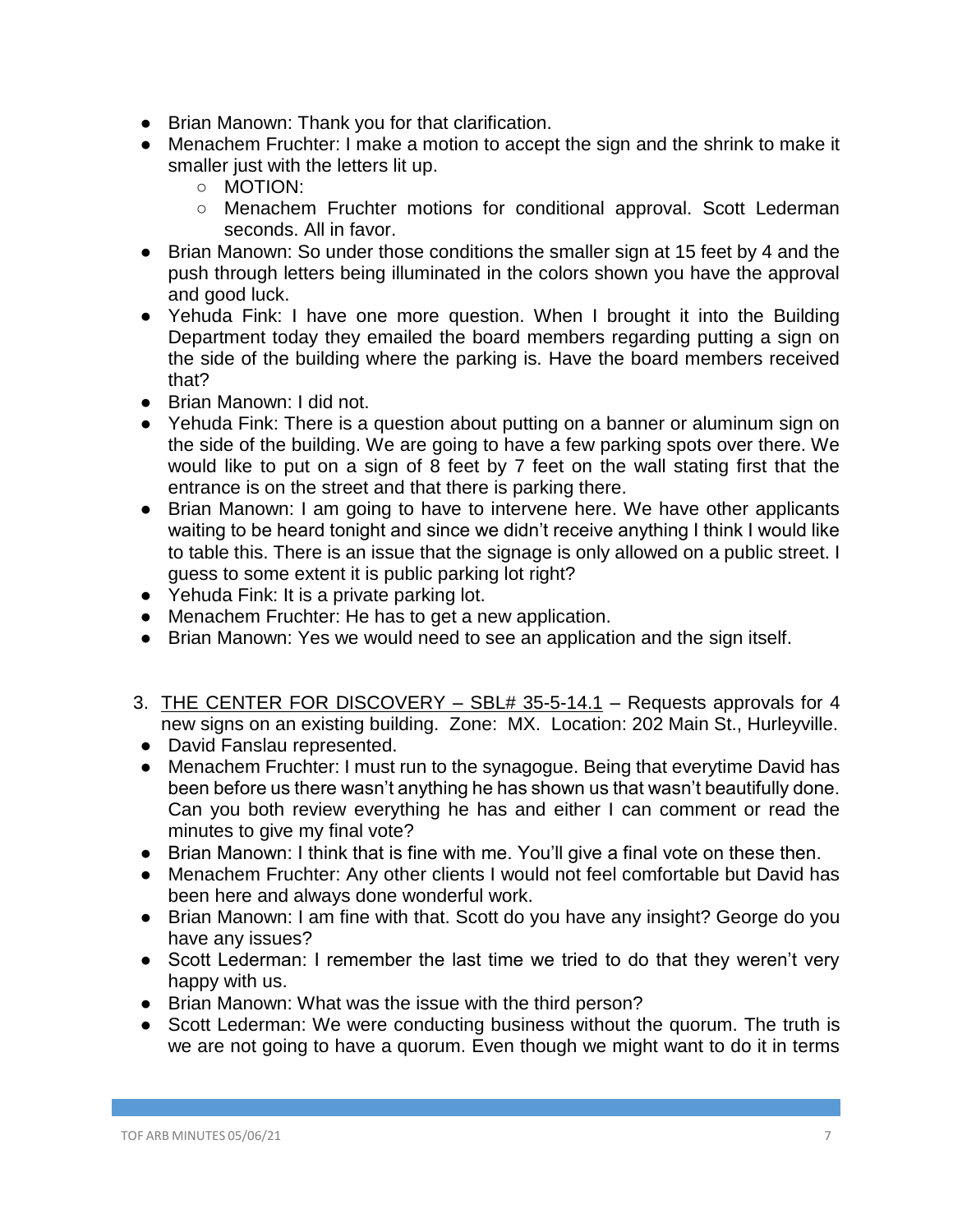of conditional I don't know if we can do that. It seems reasonable to me but to be honest.

- Brian Manown: Let's do this. Can you give us 3 more minutes?
- Menachem Fruchter: I am going to miss. I have to go. I think you should have the meeting and I will take care of anyone who is unhappy. I will speak to Mollie.
- Brian Manown: We can't go forward. It is not legal.
- Menachem Fruchter: What if we make another date where we get together?
- Brian Manown: I have to leave that with Mollie at Code Enforcement. Why don't you just go ahead and we will work it out with Mollie?
- Menachem Fruchter: Let me know what happens.
- Brian Manown: David things have gotten gnarled up here. We had some technical difficulties getting started. I was afraid this might because Rabbi Fruchter did say his time was limited. As I mentioned a minute ago we attempted to do this at a meeting last year and we were informed in no uncertain terms that it was not legal to proceed without a quorum. I really apologize for having you be here and come tonight. I guess there is nothing we can do but reschedule you.
- David Fanslau: The only application that is really time sensitive is 220 Main Street. Number 4 on your agenda. We were looking to start painting that building tomorrow assuming we would be able to do that. The color scheme is in the Benjamin Moore colors so I don't know necessarily that we need approval for staying within the Benjamin Moore color scheme. We always do come as a courtesy but I think that ruling was made previously. There is a sign that is associated with that particular use and that building. The other 2 you could schedule a special meeting. We could reschedule and I could come once you have a quorum or I could come back to the June meeting. This one is very time sensitive and pressing to get done.
- Brian Manown: I don't think we can even express an opinion without a quorum. I suggest you speak with Mollie and make those same points. I agree with you.
- David Fanslau: I think George made that representation before. Usually if we are going outside the historical colors it is more pressing for ARB approval. We don't really go outside of the historical color scheme in Hurleyville at any rate. I also do agree that I don't think you really are able to legally continue without a quorum.
- George Sarvis: David is absolutely right. As long as they stay within the historical color scheme they don't need the ARB approval.
- David Fanslau: I think we can move forward with the painting tomorrow but if the members can schedule a special meeting let me know. I will make myself available. We can do another Zoom meeting if that can be worked out with your schedule so we can get these applications taken care of before the June meeting. If not if you can have them rescheduled for the June meeting that would be great.
- Brian Manown: You got it. We will take this under the advisement of Mollie and see if we can schedule something or see if she has a better idea. We will do it however we can to expedite.
- Scott Lederman: If we are going to schedule it don't schedule it for next week. I won't be here next week but the week after I will be here.
- Brian Manown: George if you can convey this to Mollie. Melissa if you can help us